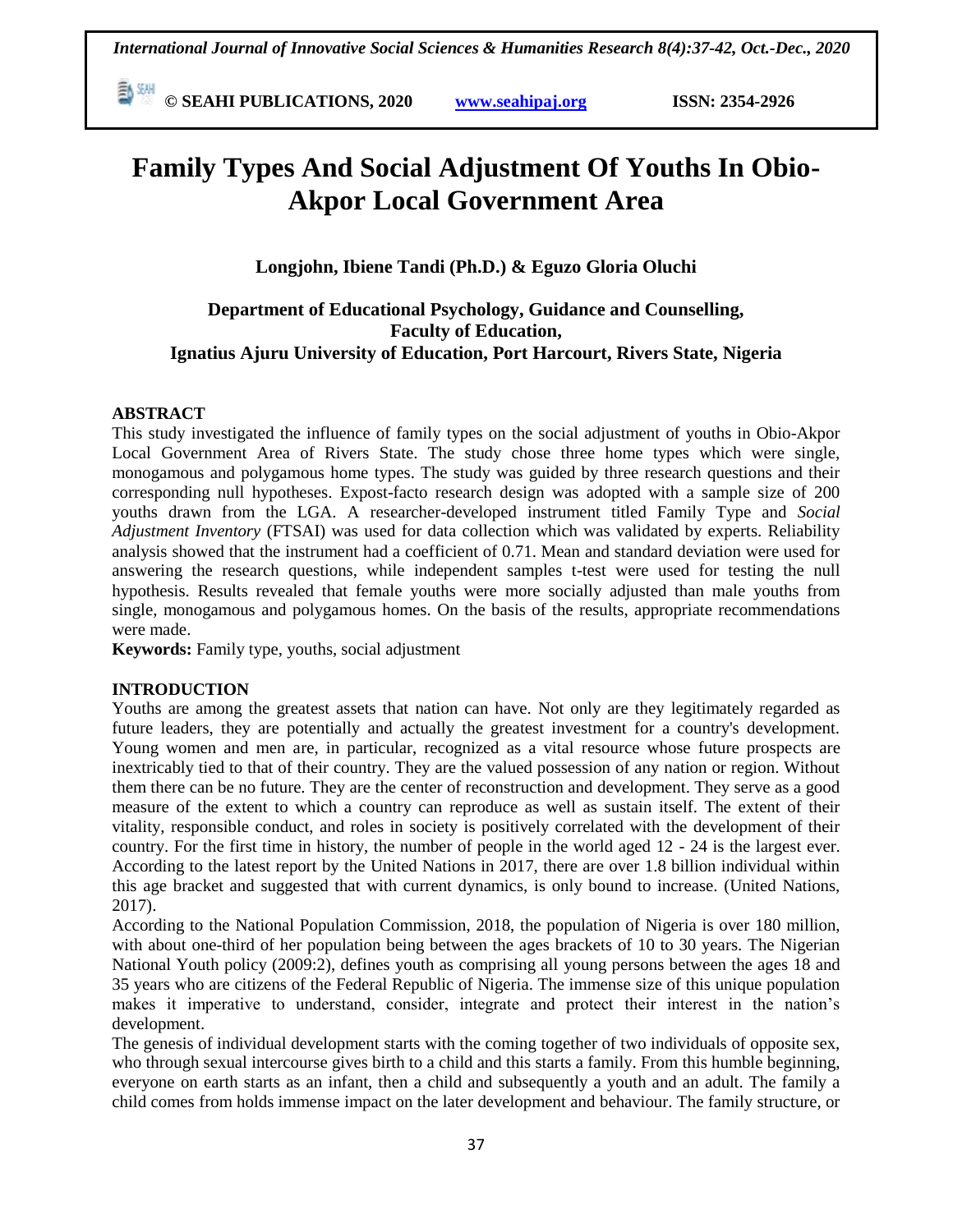as would be used in the current study home type has a critical influence on an individual adjustment both emotionally, socially, academically (Adenike, 2013).

The organization of the family has direct effect on the children. The first social relationship of children is familial, where children acquire their first experiences of being treated as persons in their own right. Children receive care for their dependency and attention for their sociability. The kind of care and attention children receive during their early years of life affect their handling of important issues, such as trust vs. distrust and autonomy vs. shame according to Erikson Theory. This ability equips children for establishing later ties with people outside the family. Newborns are unaware that they are separate and distinct persons. However, as time goes by, they become aware that they are separate from their mothers and that there are other members of the household. Children learn that others have interests, wishes, and and that there are other members of the household. Children learn that others have interests, wishes, and ways of their own. Children growing up in a household shared with other siblings learn that they have to share the resources of the household. Children learn the ways in which their cooperation is sought and welcomed and the ways in which they may compete for what they want (Elkin & Handel, 2008). werefold and the ways in which they may compete for what they want (EIKIN & Hander, 2006).<br>According to The Family Pediatrics Report (2003), when the family environment enables their needs to be met, children generally turn out well, both socially and psychologically, and their parents are satisfied with their lives and marriages. Throughout the children's dependent years, families provide them with food, clothing, and shelter, a safe and clean environment, adequate supervision, and access to necessary health care and a health at  $\Gamma$ health care and education. In a family, children also receive support, come to feel loved, valued, and competent. Children are provided with companionship and learn to believe in a shared set of values. Families, especially parents, play a fundamental role in forming the values of children. The ability to cope with and adjust to life problems and demands is based upon the psychological foundations of early family syncretions of early family experiences (Goldsmith, 2000).

The period of youth is one in which individual spend more time outside the family with others either in school, workplace, religious center etc. and the ability to handle social relationship is called social adjustment. The concept of social adjustment has been used differently both in terminology and adjustment. The concept of social adjustment has been used unterempt bout in terminology and operationalization. Some scholars have used it interchangeably with social integration (Flower, 2006) or social competence (Ginsburg, 2007).

According to Jain (2009) social adjustment refers to the effort made by an individual to cope with the standard, values, needs, norms of a society in order to be accepted. It involves conforming to societal direct and indirect demands so that one can fit as best as one can to societal expectations. Plato stated that 'man is a social animal', as such we live in a society where we form opinion about others and others hold opinion about us. We try to adjust accordingly to the norms of the society so that we can leave harmoniously with them. As defined by Gerdes and Mallinckrodt (2010), social adjustment is the process by which students become integrated into the campus community, build support networks, and negotiate the new freedoms afforded by adult life. According to Obinna (2015) social adjustment is the attainment of balance in social relationship aided by the appropriate application of social skill. From the foregoing social adjustment would be operationalized as the totality of effort made by an individual in order for individual to integrate and display the expected standard of behaviour in any society he finds himself. The society as stated above could be school, family, church, mosque, market and any other place where social interactions and relationships can be established or maintained.

As stated above, the family structure or home type may exerts significant influence on the social attitude and behaviour of a child. This, as well as indices on the subsequent social adjustment of a youth, who may have grown and left the house from direct parental influence. Several studies (Family Pediatrics Report, 2003) have investigated how parental or home types have impacted on different aspects of an individual development such as academic, social, moral, emotional etc. The home types that have been studied include, single parent home type, monogamous home type and polygamous home type. Single parent home type is the type whereby only one parent is available due to divorce or death. Monogamous family type is the one whereby both parents are available, taking parts in the care and upbringing of the child. Finally, polygamous home type involves the presence of at least one man and more than one woman. The Family Pediatrics Report (2003) pointed out that children of single parents are at greater risk of emotional and behavior problems, which include depression and poor school performance. Such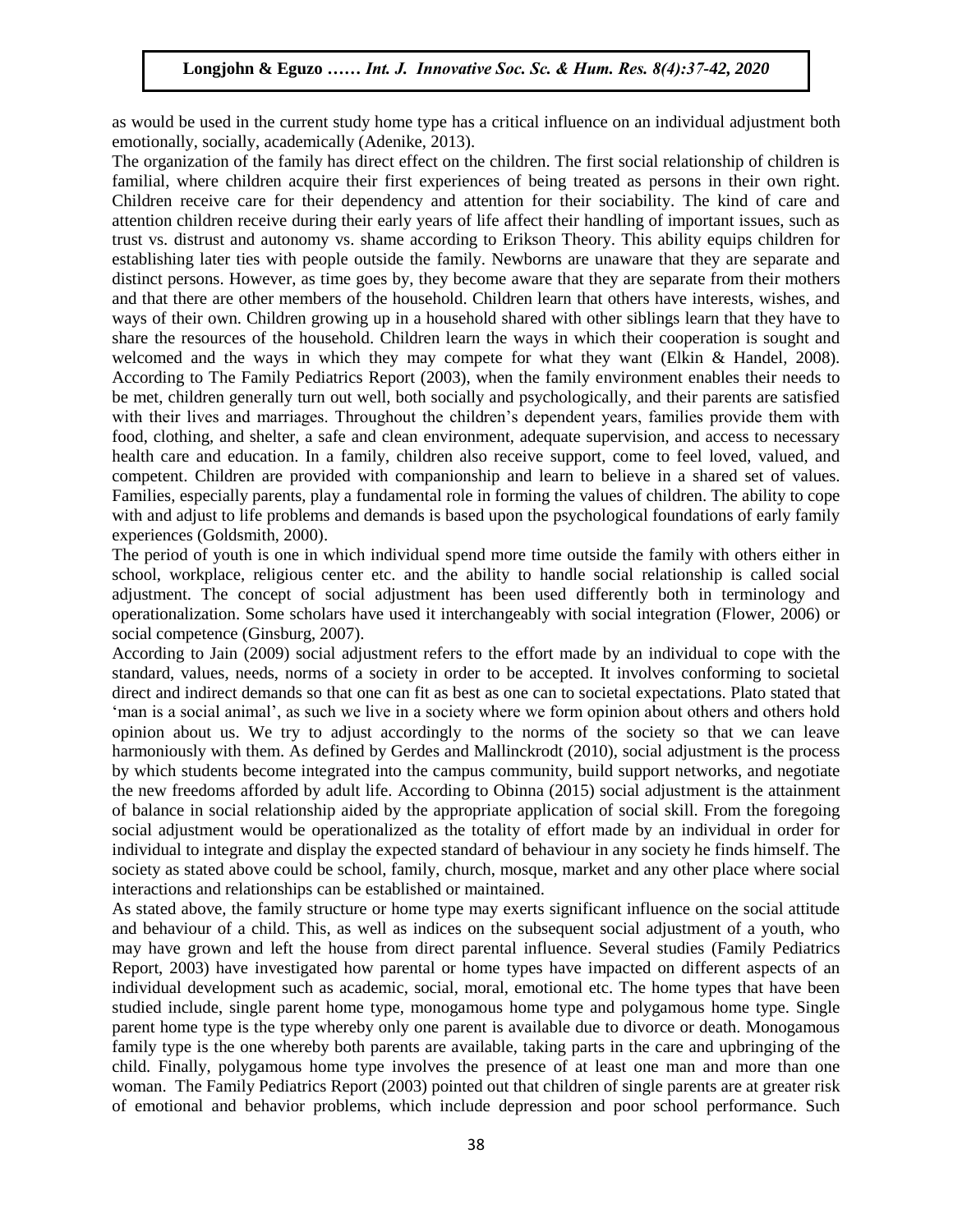children tend to have more social difficulties and more problematic relationship with one or both parents. The effects of divorce may continue to be evident into adulthood and can create future marital instability  $\Gamma$ (Fagan, 2012).

As can be seen above social adjustment is a research after the heart of scholars. But it has been observed that majority of the research carried out have been on how home factors affect the academic achievement of students (Adenike, 2013, Adebulu, 2004). It is for this gap in the research literature that the current study aims at finding out the impact of home type on the social adjustment of youth. Specifically this investigation will be carried out in Obio-Akpor Local Government Area of Rivers State, because to the best of this researcher's knowledge, no previous studies have been carried out aimed at finding the impact of home type on the social adjustment of youths in the area.

#### **Statement of the Problem**

Over the years, it has been observed that Obio-Akpor Local Government Area has been plagued with various communal and group strife that have resulted in the death of both indigenes and non-indigenes. These crises have made Oil Servicing firms and other industries leave the area as the atmosphere is not conducive enough for optimal operation. This no doubt has further exacerbated the already worse economic situation as most individuals who were employed by these companies have been dropped. Also these crises contribute to the suspension of educational and other learning facilities; thereby contributing negatively to the already deplorable standard of education in the area.

One truth that is obvious from the above grim situation is that the crises experienced in Obio-Akpor Local Government Area although instigated by politicians and others fighting for chieftaincy position is usually executed by youths in the areas. Youths are called upon to carry weapons such as gun, machetes, knifes, axes etc. The loss in human life and property is inestimable.

While not neglecting other factors, it is not out of place to state that family structure or home type could be a potential factor predisposing some individuals towards violence. Depending on the home type formation, some youths may have a penchant for violence, which is an indication of poor social adjustment. Poor social adjustment is a factor on why some of the youths in Obio-Akpor Local Government Area are called upon to be willing tools in the destruction of property and causing of mayhem. It is for this reason that the current study aims at investigating social adjustment of youths and how it is influenced by the family types of youths in Obio-Akpor Local Government Area.

### **Aim and Objectives Of The Study**

The aim of the study is to investigate how family types influence social adjustment of youth. In specific terms, this study aims at:

- 1. Finding the influence of single home type on the social adjustment of male and female youths in Obio-Akpor Local Government Area.
- 2. Finding the influence of monogamous home type on the social adjustment of male and female youths in Obio-Akpor Local Government Area.
- 3. Finding out the influence of polygamous home type on the social adjustment of male and female youths in Obio-Akpor Local Government Area.

#### **Research Questions**

The following research questions were posed to guide the current study

- 1. To what extent does single home type influences the social adjustment of youths in Obio-Akpor Local Government Area?
- 2. What is the impact of monogamous home type on the social adjustment of youths in Obio-Akpor Local Government Area?
- 3. What is the impact of polygamous home type on the social adjustment of youths in Obio-Akpor Local Government Area?

#### **Hypotheses**

The under listed null hypotheses would be tested at 0.05 level of statistical significance

1. There is no significant difference in the social adjustment of male and female youths from single home type in Obio-Akpor Local Government Area.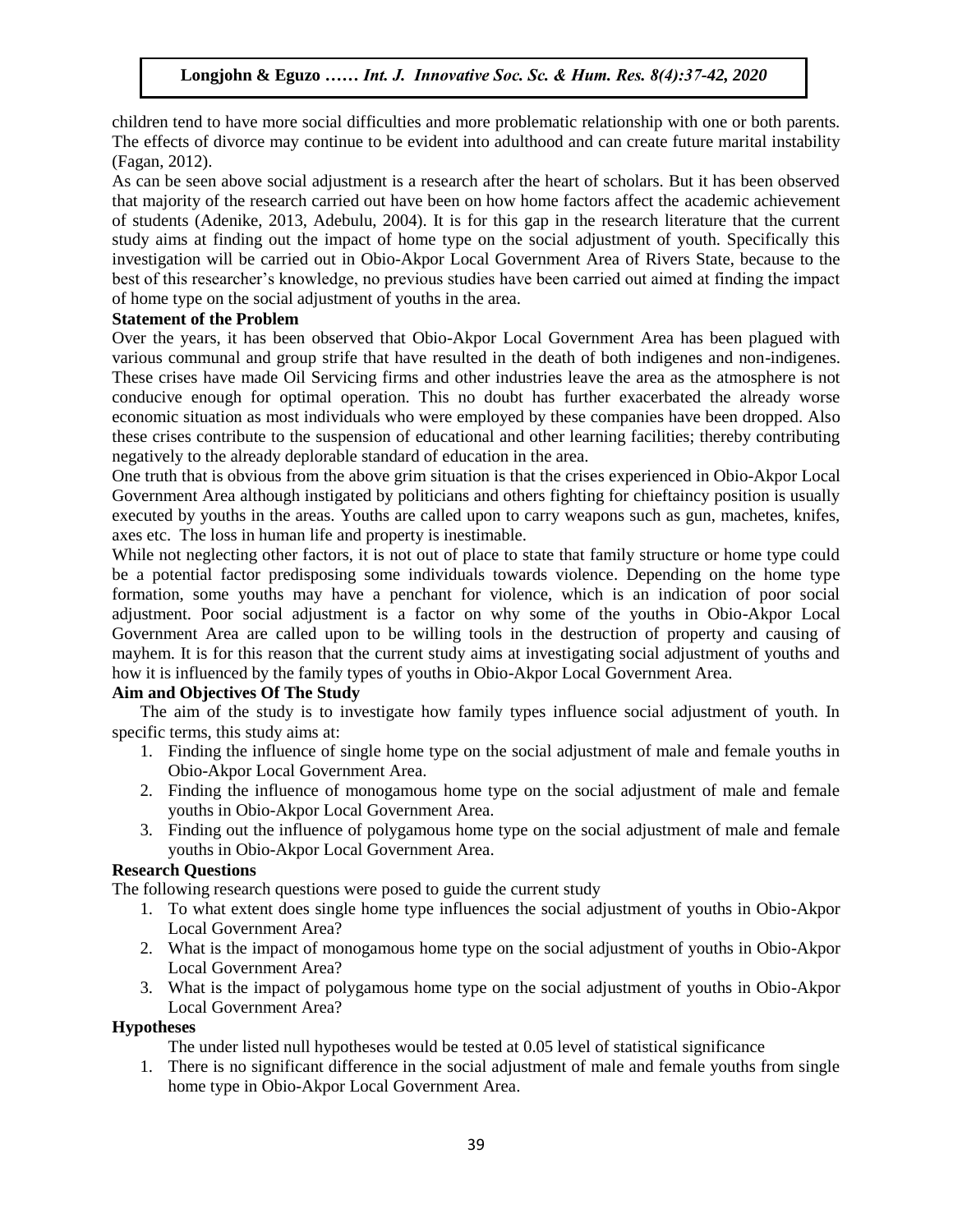- 2. There is no significant difference in the social adjustment of male and female youths from There is no significant unterface in the social adjustment of male<br>monogamous home type in Obio-Akpor Local Government Area.
- 3. There is no significant difference in the social adjustment of male and female youths from polygamous home type in Obio-Akpor Local Government Area.

#### **METHODOLOGY**  $\mathbf{H}$

**RESULTS** 

The research design adopted for this study is the descriptive survey design. The present study is a descriptive survey because the researcher collected data from a large sample of youths from Obio/Akpor Local Government Area on their social adjustment as it is influenced by home type of the respondents.

Ebear Government Area on their social adjustment as it is immedied by none type of the respondents.<br>The population of the study comprises of the youths in Obio/Akpor Local Government Area from all the various villages and clans. Youths were chosen for this study among other population (children and elderly people) because they are in their most active stage of their life, and as such engage in more social relations with others. The sample used for this study comprises of 200 youths drawn from all the communities in the Local Government Area. The sample was drawn using accidental sampling technique, communities in the Local Government Area. The sample was drawn using accidental sampling technique, a non-probability sampling technique.

The instrument for Data Collection is a fifteen-item researcher-developed instrument titled Family Type and *Social Adjustment Inventory* (FTSAI) aimed at eliciting the response from youths on their social and *social Adjustment Inventory* (113AI) anned at encling the response from youths on their social adjustment. The instrument is divided into two major sections: A and B. Section A of the instrument provide spaces for respondents to indicate their gender, age, home type as well as other demographic information on marital status and religion. With the exception of family type, the above mentioned demographic information would not be utilized for this current study, but might be useful in future research that is why they are included research that is why they are included.

Section B of the instrument is the major fifteen-items that seek to assess the level of social adjustment of respondents. This instrument is constructed on a four-point likert scale. Respondents are expected to respond to the items according to the perceive regularity in which they exhibit the action represented by each item. The item scoring of the items shall be done as follows for positive items: Regularly= 4 points, Sometimes= 3 points, Rarely- 2 points, Never= 1 point. Some of the items would also be reversely scored for negative items: Regularly = 1, Sometimes = 2, Rarely = 3, Never = 4

To ensure the face and validity of the instrument, copies of the instrument were given to the research supervisor as well as two experts in testing and measurement in the Department of Educational Psychology, Guidance and Counselling in the Ignatius Ajuru University of Education. Their suggestions, corrections and modification were integrated into the final version of the instrument.

In order to verify the reliability of the instrument the test re-test technique was utilized. The instrument was administered to twenty youths from the area that were not to be included in the final sample, and after an interval of two weeks, it was be re-administered again. The score from the two administrations were analyzed using Pearson Product Moment Correlation. A correlation coefficient of 0.70 was obtained which indicated that the instrument possess suitable reliability for its use.

Accidental method was adopted in the administration of this instrument. That is to say that the instrument was administered at locations where youths can be readily found in the Local Government Area such. The research questions were answered using Mean and Standard Deviation, while the hypotheses were tested at 0.05 level of statistical significance using independent sample t-test.

| Single home | $\mathbf N$ | Mean  | <b>SD</b> | df |      |      | Result          | Decision                     |
|-------------|-------------|-------|-----------|----|------|------|-----------------|------------------------------|
| type        |             |       |           |    |      |      |                 |                              |
| Male        |             | 37.52 | 3.61      |    | 0.47 | 0.64 | Not Significant | $\overline{A}$ Accept $HO_1$ |
| Female      |             | 38.41 | 4.32      |    |      |      |                 |                              |

**Table 1 Social Adjustment of male and female youths from single home type**

From the data presented in table 1 above, there is a difference in the social adjustment of male and female youths from single home types, with males having a lesser value of social adjustment (mean=37.52,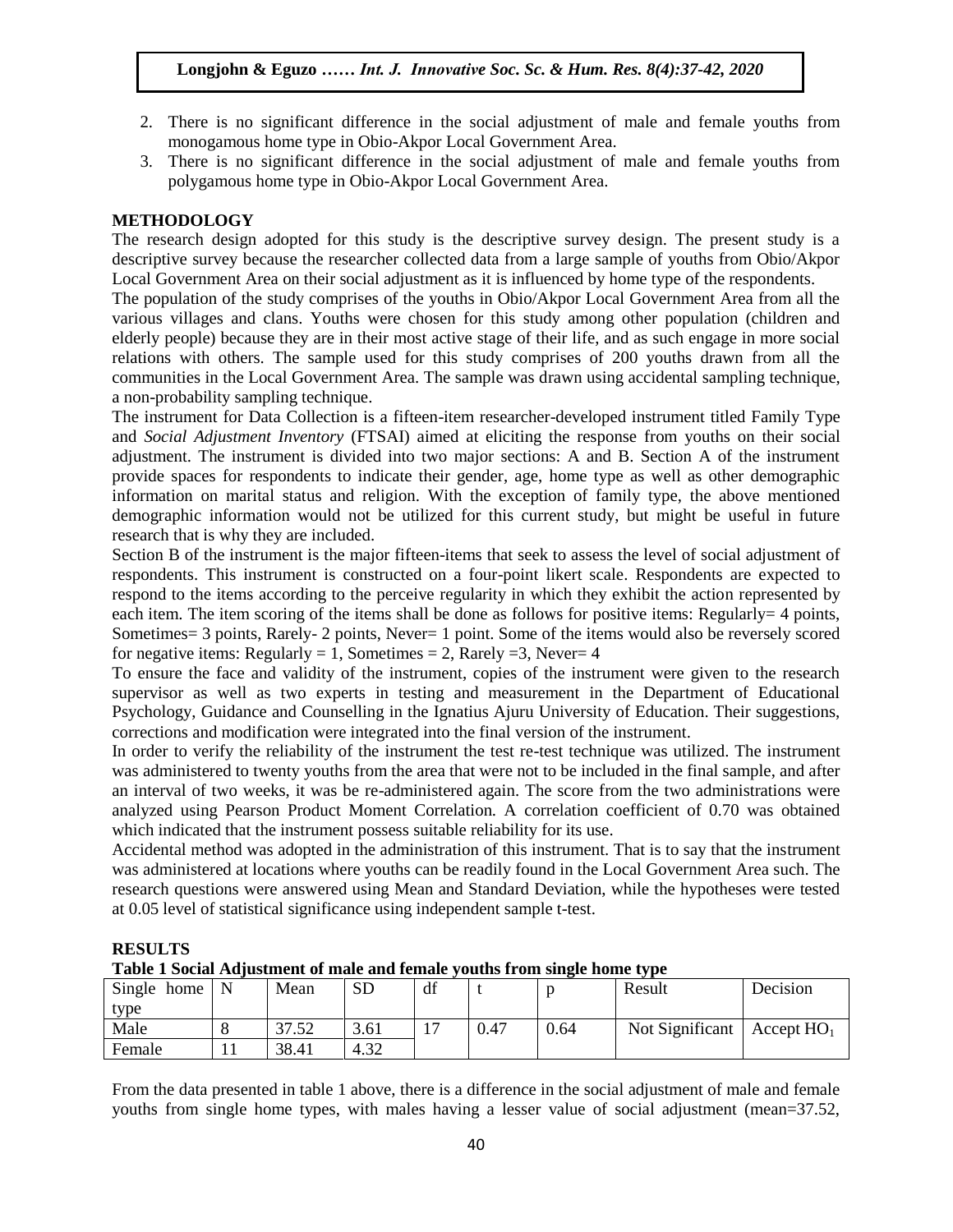SD=3.61) and female youths having mean value of 38.41 and SD of 4.32. Analysis of the hypothesis  $SL = 3.51$ ) and formally youths naving mean value of  $35.11$  and  $32.9$  of  $1.52$ . That yes of the hypothesis yielded a t-value of 0.47 at 17 degrees of freedom with a corresponding p-value of 0.64. Since the p-value was which was lesser than the chosen alpha of the study, it therefore indicate that there is no significant difference in the social adjustment of male and female youths from single home types. Therefore the null hypothesis is accepted.  $A<sub>1</sub>$ ,  $B<sub>1</sub>$ ,  $C<sub>2</sub>$ ,  $B<sub>1</sub>$ ,  $C<sub>2</sub>$ ,  $C<sub>3</sub>$ 

|            | .  |       |           |     | ິ    |       | $\cdot$<br>. . |              |
|------------|----|-------|-----------|-----|------|-------|----------------|--------------|
| Monogamous | N  | Mean  | <b>SD</b> | df  |      |       | Result         | Decision     |
| home type  |    |       |           |     |      |       |                |              |
| Male       | JI | 47.36 | 5.01      | 14ء | 3.12 | 0.002 | Significant    | Reject $HO2$ |
| Female     | 65 | 50.06 | 4.38      |     |      |       |                |              |

|  | Table 2: Social adjustments of youths from monogamous home according to gender |
|--|--------------------------------------------------------------------------------|
|  |                                                                                |

From the data presented in table 2 above, there is a difference in the social adjustment of male and female From the data presented in table 2 above, there is a difference in the social adjustment of hald adjustment youths from monogamous home types, with males having a lesser value of social adjustment (mean=47.36, SD=5.01) and female youths having mean value of 50.06 and SD of 4.38. Analysis of the hypothesis yielded a t-value of 3.12 at 114 degrees of freedom with a corresponding p-value of 0.002. Since the p-value was which was lesser than the chosen alpha of the study, it therefore indicate that there is a significant difference in the social adjustment of male and female youths from monogamous home is a significant difference in the social adjustment of male and female youths from monogamous home types. Therefore the null hypothesis is rejected. **Table 4.3 Polygamous home type and social adjustment of male and female youths**

| Table 4.5 Forygamous home type and social adjustment of male and female youths |  |      |    |    |  |  |        |      |  |  |
|--------------------------------------------------------------------------------|--|------|----|----|--|--|--------|------|--|--|
| Monogamous   N                                                                 |  | Mean | SD | df |  |  | Result | Deci |  |  |

| Monogamous |    | Mean  | SD   | df |      |       | Result      | Decision     |
|------------|----|-------|------|----|------|-------|-------------|--------------|
| home type  |    |       |      |    |      |       |             |              |
| Male       | ЭI | 40.30 | 4.40 | 61 | 3.17 | 0.002 | Significant | Reject $HO3$ |
| Female     | 32 | 43.61 | 3.86 |    |      |       |             |              |

According to the result presented in table 3 above, there is a difference in the social adjustment of male and female youths from single home types, with males having a lesser value of social adjustment (mean=40.30, SD=4.40) and female youths having mean value of 43.61 and SD of 3.86. Analysis of the hypothesis yielded a t-value of 3.17 at 61 degrees of freedom with a corresponding p-value of 0.002. Since the p-value was which was lesser than the chosen alpha of the study, it therefore indicate that there is a significant difference in the social adjustment of male and female youths from polygamous home types. Therefore the null hypothesis is rejected.

#### **DISCUSSION OF FINDINGS**

The result obtained revealed that there is a difference in the social adjustment of male youths from singleparent home. Further analysis revealed that there is no statistically significant difference in the social adjustment of male and female youths from single home types in Obio/Akpor Local Government Area of Rivers State. This difference in social adjustment based on gender is not surprising because females in Obio/Akpor Local Government are expected to be socially conservative than males and this might be a factor inhibiting some socially undesirable behaviour. On a general note the youths from single parenting home had a low rating socially. The result of the current study is in line with those obtained by Blekesaune (2009, when he studied the emotional and social behaviour of youths from single parents home. He observed that males had more externalizing social problem like aggression, truancy etc., while female had more internalizing problems like anxiety etc.

The result obtained indicated that female youths from monogamous homes had a higher level of social adjustment than their male counterparts. Further analysis revealed that there is a statistically significant difference in the social adjustment of male and female youths from monogamous home type in Obio/Akpor Local Government Area of Rivers State. This result is surprising to this researcher because when both parents are available to meet the child's need and provide needed support. Therefore both male and female youths should have similar social adjustments as far as they are from monogamous homes.